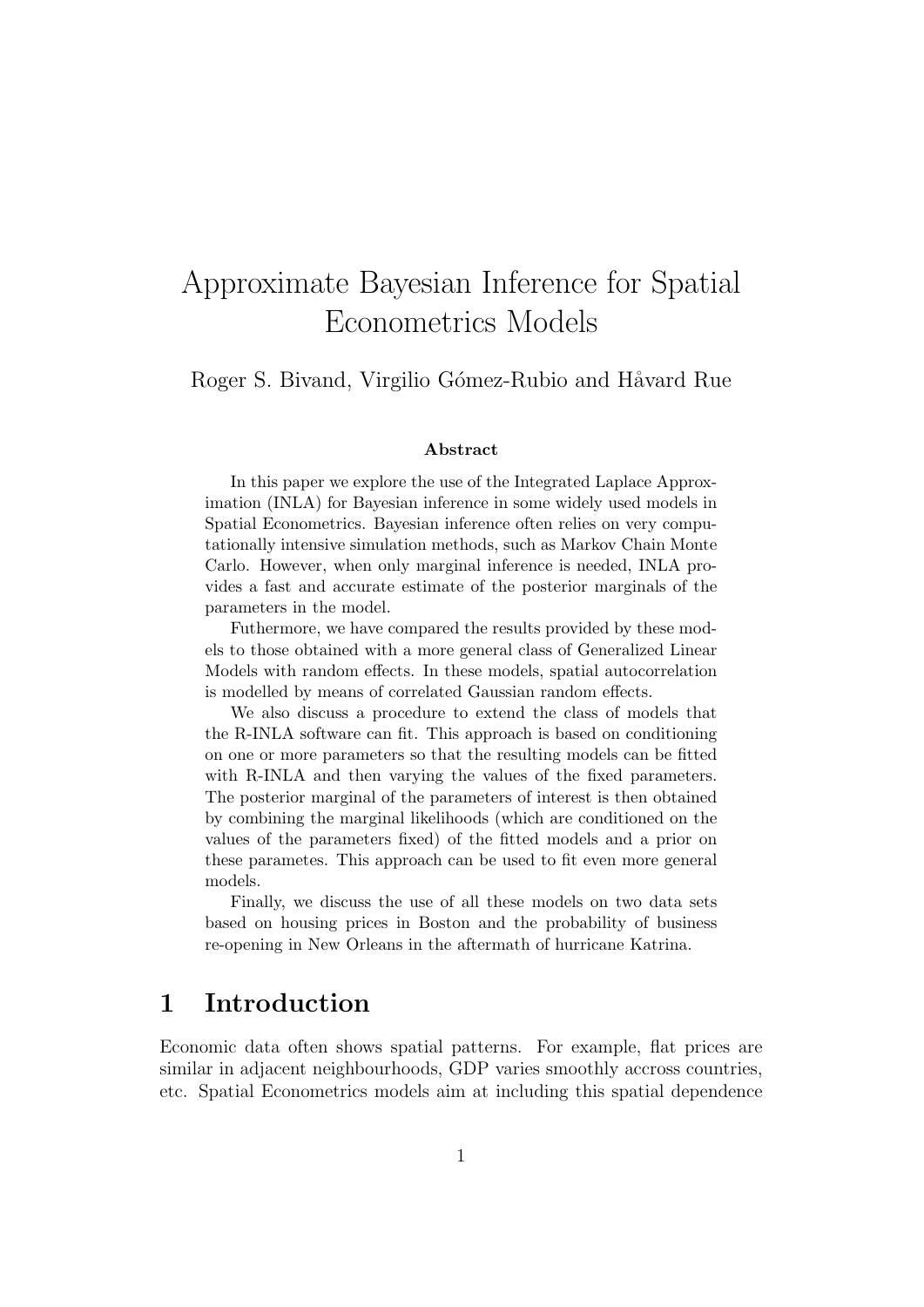so that the observed value in an area depends on the observed values at the neighbours.

Traditionally, for a continous observed variable (e.g., flat prices) this dependance has been done explicitedly, i.e., the price in an area is centred at a weighted average of the observed values at the neighbours plus perhaps the effect of other covariates. Several autoregressive models have been built on this idea, as described in Section 2.1. However, when the response is non-Gaussian autoregressive models are difficult to handle. This is discussed in Section 2.2.

Bayesian hierarchical models provide a slightly different approach to the same problem by considering a spatially-structured latent random effect to account for spatial correlation. Hence, spatial correlation between observations is obtained as a result of the correlation of the latent random effect.

In all cases, the resulting models can be complex and model fitting becomes a problem. In a Bayesian framework, inference is often based on computationally intesive methods such as Markov Chain Monte Carlo to obtain the joint posterior distribution of the parameters. Once this has been obtained, it is very easy to compute summary statistics of the model parameters, credible intervals and other quantities of interest.

However, when only marginal inference is needed other methods are available. Rue et al. (2009) describe the Integrated Nested Laplace Approximation (INLA) to obtain an approximation to the posterior marginals of the parameters of interest. They also provide software to fit a wide range of models which in most cases reduces computation time to seconds and allows for the use of larger data sets.

Our aim is to apply this new methodology to Spatial Econometrics models. We have considered four models that are widely used nowadays. For Gaussian data, we will work with the Spatial Autoregressive, Spatial Lag and Spatial Durbin models. For binary data, we will consider the Spatial Probit, which relies on the Spatial Autoregressive model. LeSage and Pace (2009) provide a full description of the most important models in Spatial Econometrics and software for Bayesian inference in their Spatial Econometrics Tooldbox (http://www.spatial-econometrics.com/).

The paper is organised as follows. In Section 2 we provide a summary of the Spatial Econometrics models used in this paper. Section 3 describes the Integrated Nested Laplace Aproximation for approximate Bayesian inference. Some computational details needed to fit Spatial Econometrics models with R-INLA are given in Section 4. A simulation study comparing model fitting under different assumptions has been included in Section 5. Two examples are discussed in Section 6. Finally, Section 7 includes a general discussion of the paper.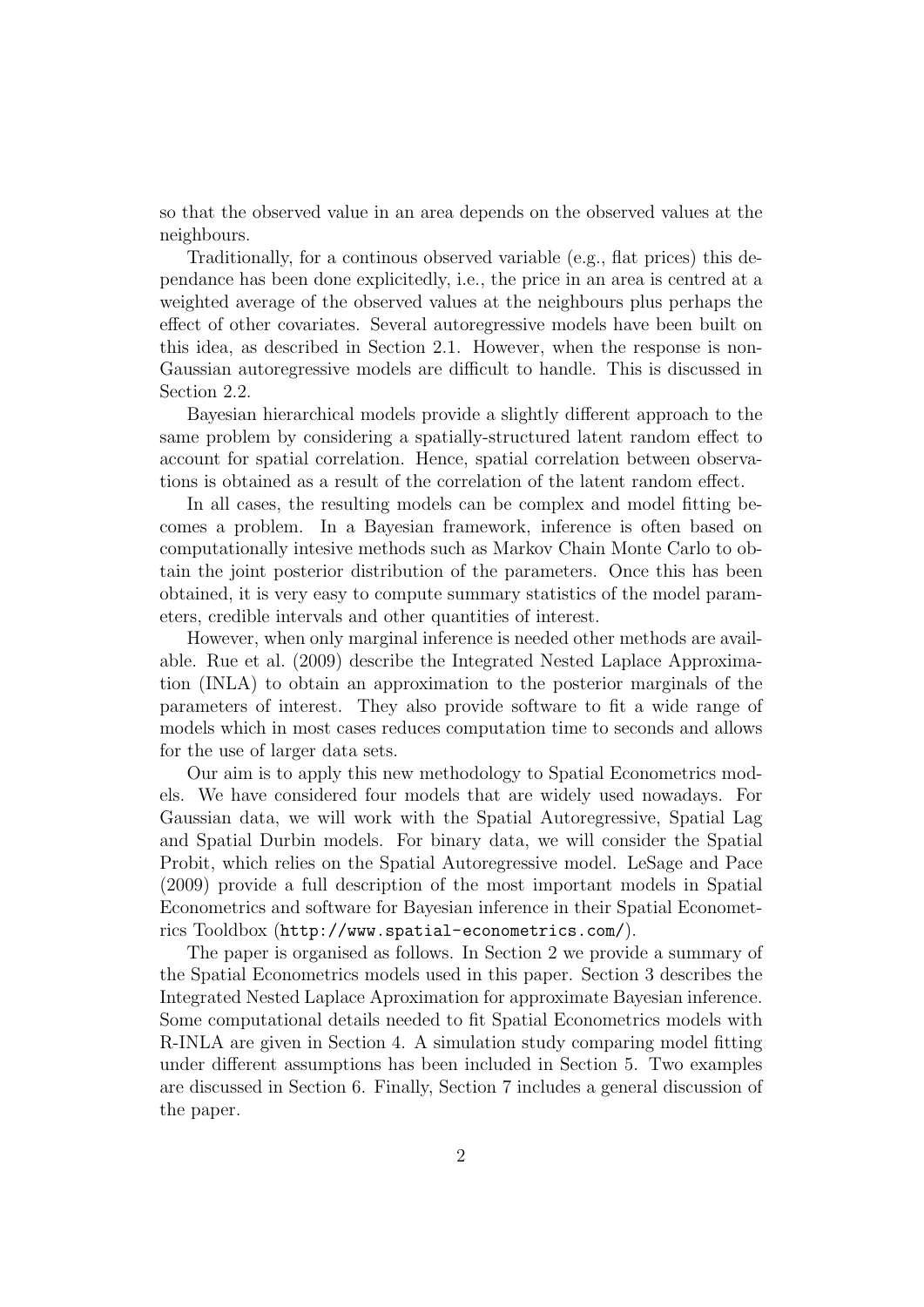## 2 Spatial Econometrics Models

Spatial models have been used in spatial econometrics for a long time (see Anselin, 2010, for a review). In general, the interest in Spatial Econometrics is on modeling spatial interaction in an autoregressive way, so that the observation at a given area,  $y_i$ , depends on a weighted sum on the the values of the variable at the neighbours plus some other (fixed) effects and some random noise. This makes the spatial dependence explicit but it also introduces a particular variance-covariance structure in the error term of the models, as seen below.

# $2.1$  Gaussian models  $\{$  subsec: SARs  $\}$

A popular model is the Simultaneous Autoregressive model, which can be written down as follows:

$$
y = X\beta + u; u = \rho W u + e; e \sim N(0, \sigma^2)
$$

here,  $y = (y_1, \ldots, y_n)$  is the vector of observations, X is a design matrix of p covariates,  $\beta = (\beta_1, \ldots, \beta_p)$  are the covariates coefficients and W is a row-standardised adjacency matrix.  $\rho$  is a parameter that measures spatial autocorrelation and, given that  $W$  is row-standardised, it is bound to be between -1 and 1 (Haining, 2003). Furthermore, the error terms are modelled to be a weighted sum of the random errors at the neighbours plus some random noise. This model can be re-written as

$$
y = X\beta + e'; e' \sim N(0, \sigma^2(I - \rho W)^{-1}(I - \rho W')^{-1})
$$

In this case, the model is a general linear regression with a non-diagonal variance-covariance matrix for the error term.

Another important model in Spatial Econometrics is the Spatial Lag model. In this model, the response is modelled to depend on a weighted sum of the responses at the neighbours plus a linear term on the covariates and an error term:

$$
y = \rho Wy + X\beta + e; e \sim N(0, \sigma^2)
$$

This model can be rewritten as:

$$
y = (I - \rho W)^{-1} X \beta + e'; \ e' \sim N(0, \sigma^2 (I - \rho W)^{-1} (I - \rho W')^{-1})
$$

Finally, a third model that is widely used in Spatial Econometrics is the Spatial Durbin model:

{sec:SEM}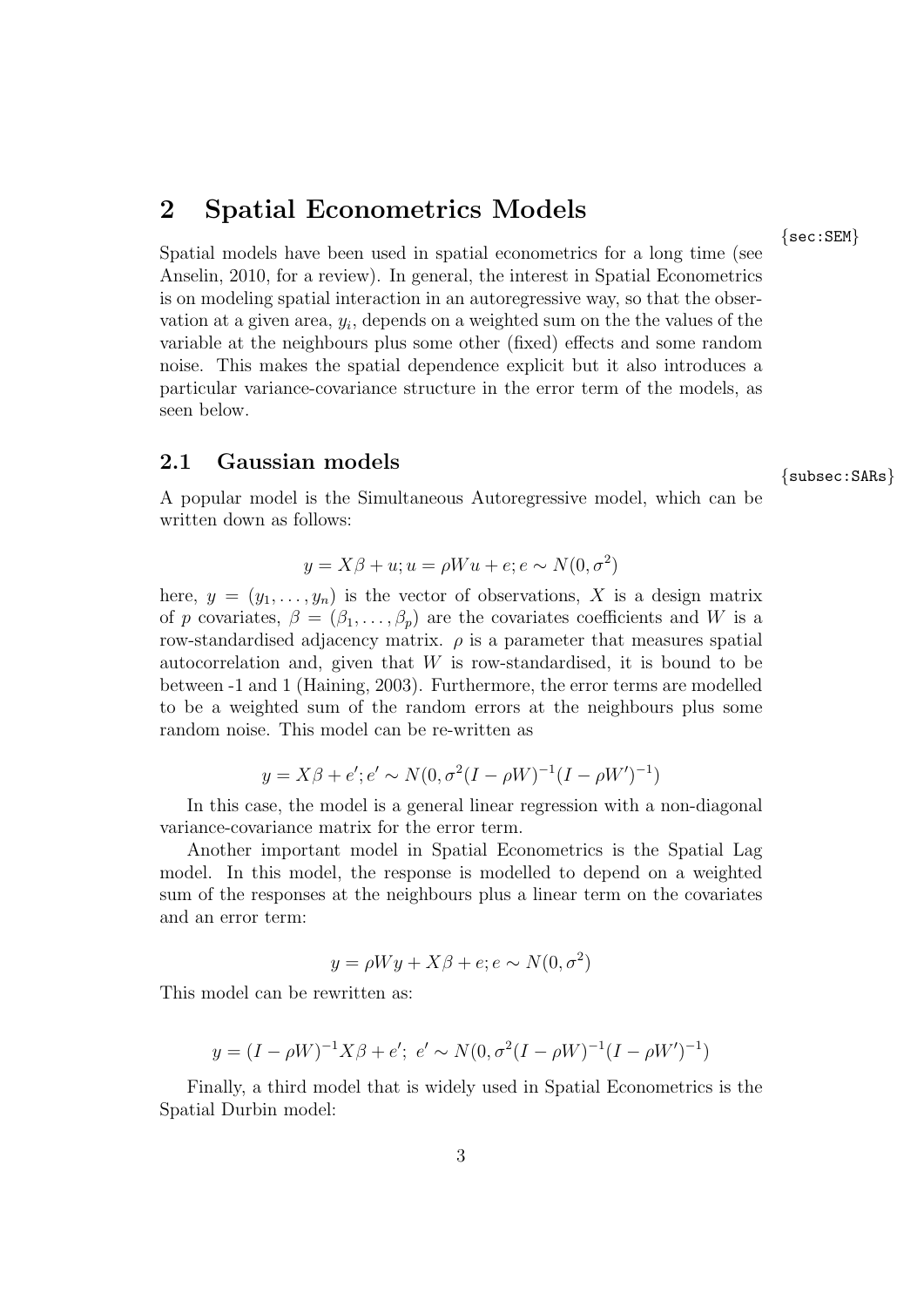$$
y = \rho Wy + X\beta + WX\gamma + e = [X,WX][\beta,\gamma] + e; \; ; e \sim N(0,\sigma^2)
$$

 $\gamma$  is a coefficient for the lagged covariates  $WX$ , so that the response now depends not only on the response at the neighbours and the covariates, but on the (weighted) covariates at the neighbours.

The Spatial Durbin model can be expressed as a Spatial Lag model as follows:

$$
y = \rho Wy + XWX\beta' + e; XWX = [X,WX]; \ \beta' = [\beta, \gamma]
$$

and

$$
y = (I - \rho W)^{-1} X W X \beta' + e'; e' \sim N(0, \sigma^2 (I - \rho W)^{-1} (I - \rho W')^{-1})
$$

In all these models, the error term is Gaussian with zero mean and variance-covariance matrix given by a SAR specification. The Spatial Lag and Durbin models have also a more complex structure in the linear term on the covariates which needs to be dealt with.

LeSage and Pace (2009) provide Matlab code to fit all these models and obtain estimates and summary statistics of the model parameters. However, using MCMC can sometimes be very computationally intensive and simulations may take a while.

It should be noted that, while these models are latent Gaussian, they have not been implemented within the R-INLA software. In the next section we will discuss how to overcome this problem by fitting these models by repeatedly conditioning on the values of  $\rho$  and  $\gamma$ . This is a general approach which could be used for other models that cannot be fitted with R-INLA but that become "R-INLA fitable" once some parameters (usually, one or two) have been fixed.

# 2.2 Non-Gaussian models {subsec:probit}

When the response variable is binary (i.e., the outcome is zero or one), the previous models are not adecuate. LeSage et al. (2011) provide a Spatial Probit model to estimate the probability of re-opening a business in New Orleans after hurricane Katrina. They model the outcome  $y_i$  as follows:

$$
y_i = \begin{cases} 1 & if \ y_i^* \ge 0 \\ 0 & if \ y_i^* < 0 \end{cases} \tag{1} \quad \text{{\{eq:probit\}}}
$$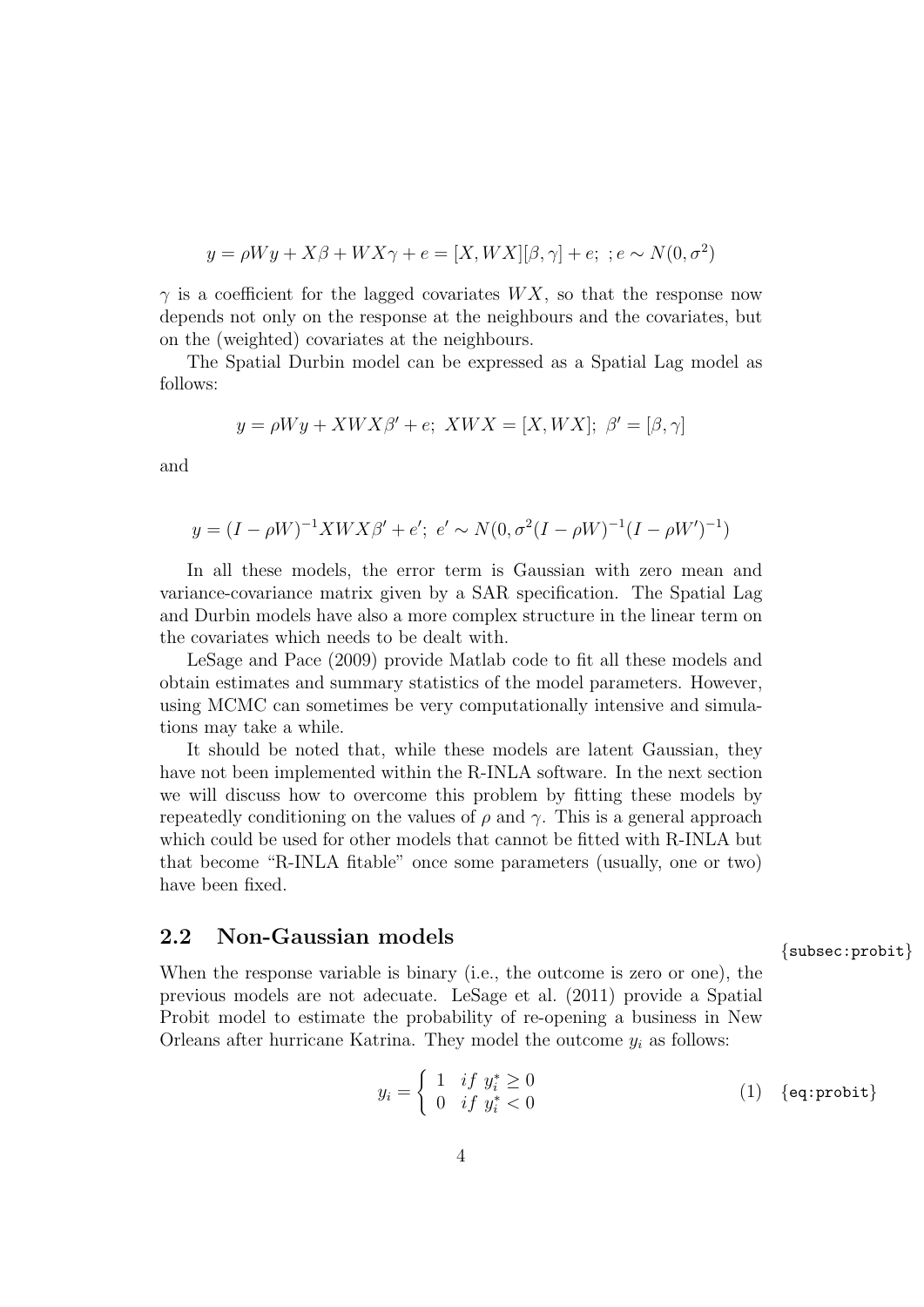$y_i^*$  is a latent variable which is measures the latent net profit (i.e., if it is higher than zero the business will re-open). This latent variable is modeled in turn using a Spatial Lag model:

$$
y^* = \rho Wy^* + X\beta + \varepsilon; \ \varepsilon \sim N(0, \sigma^2)
$$

We will use the following expression to represent this model

$$
y^* = (I - \rho W)^{-1} X \beta + e';\ e' \sim N(0, \sigma^2 (I - \rho W)^{-1} (I - \rho W')^{-1})
$$

as it is easier to link with the Generalized Linear Models described below. Also, it is clear form equation (1) in this model that the relationship between  $y_i$  and  $y_i^*$  is non-linear.

### 2.3 Generalized Linear Models with random effects

A different way of modelling the outcome and accounting for covariates and spatial autocorrelation is by means of Generalized Linear Models \*\*ref\*\*. Outcome  $y_i$  is supposed to come from a distribution of the Exponential family with mean parameter  $\mu_i$ . The relationship between  $\mu_i$  and the linear predictor on the covariates is establised through a link function  $g(\cdot)$ :

$$
g(\mu_i)=\eta_i=X_i\beta
$$

Spatial dependence in included in the model by means of correlated random effects:

$$
\eta_i = X_i \beta + u_i
$$

where  $\mathbf{u} = (u_1, \ldots, u_n)$  is Gaussian distributed with zero mean and variancecovariance matrix  $\Sigma$ . Different structures for  $\Sigma$  have been proposed to model spatial depedence. In previous models a SAR specificacion has been considered:

$$
\Sigma = \sigma^2 (I_n - \rho W)^{-1} (I_n - \rho W')^{-1}
$$

where  $I_n$  is the identity matrix of dimension  $n \times n$ .

Another widely used specification is the Conditionally autoregressive specification:

$$
\Sigma = \sigma^2 (I_n - \rho W)^{-1}
$$

Model fitting and interpretation of this kind of models is somewhat easier than the SAR probit as the effects of the covariates and spatial correlation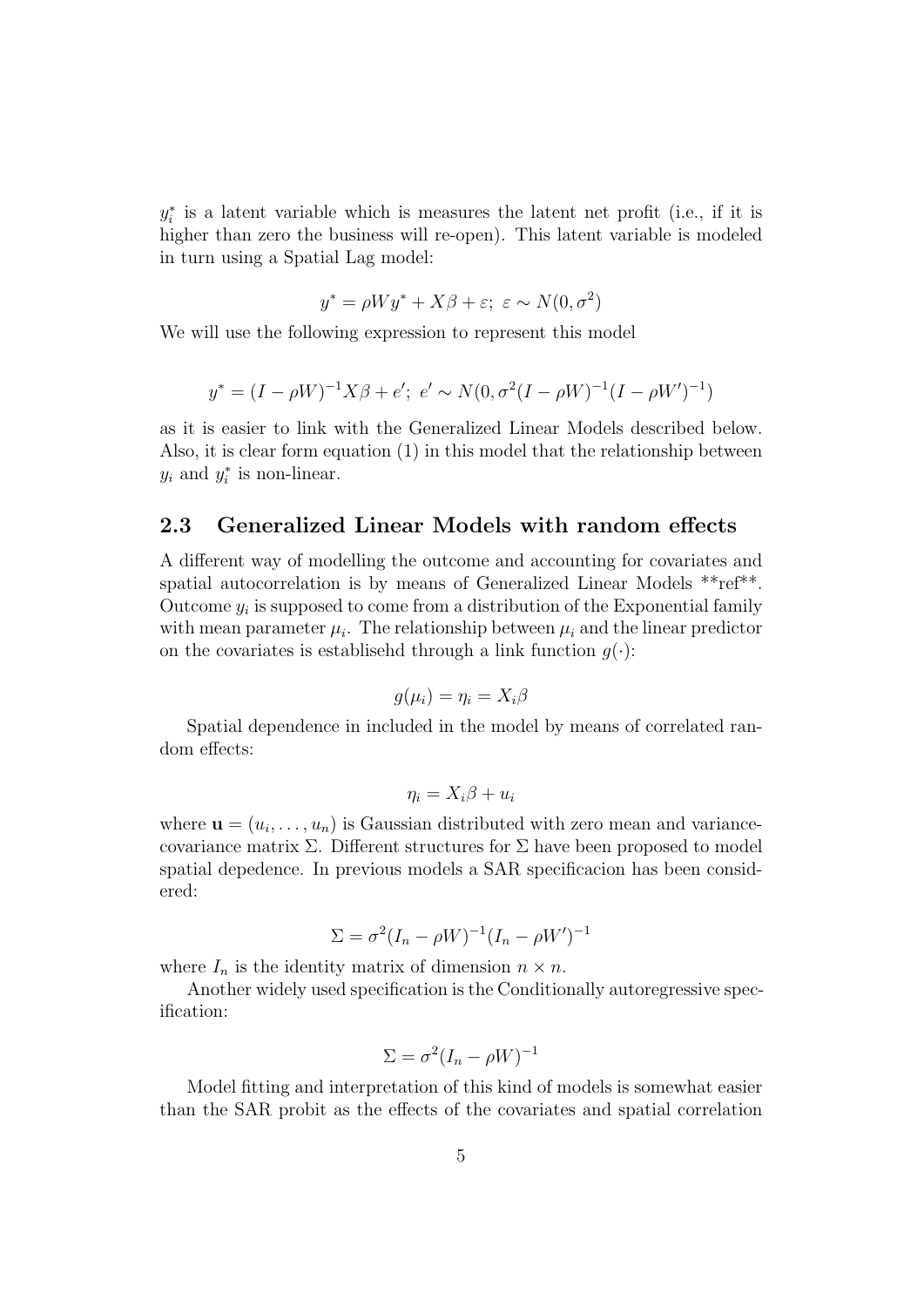are included in different terms. In the Spatial Lag model, for example, the term on the covariates is

$$
(I - \rho W)X\beta
$$

which clearly shows that the effect of a covariate depends on its coefficient and the spatial correlation  $\rho$ .

Also, if a spatial lag on the covariates is required in the model (as in the Spatial Durbin model) it can easily be added as follows:

$$
\eta_i = X\beta + W X\gamma + u_i
$$

WRITE ABOUT THE IMPACTS???

It should be noted that the models described in Sections 2.1 and 2.2 can be expressed as Genelized Linear Models. The Gaussian models described in Section 2.1 are Gaussian GLMs with random effects after conditioning on  $\rho$ . The variance-covariante matrix is a SAR specification. Similarly, for a given value of  $\rho$ , the Spatial Probit model is a binomial GLM with a probit link function.

In other words, conditioning on  $\rho$  the Spatial Econometrics models described before can be fitted using methods and standard software for Generalized Linear Mixed-effects models. Based on this, we provide a way of fitting these models in Section 4.

Bayesian inference for these models requires the use of Markov Chain Monte Carlo techniques. LeSage and Pace (2009) provide Matlab code to fit these and many other models in their Spatial Econometrics Toolbox. However, running this code for large data sets can be very time consuming and our aim is to find alternative ways of providing Bayesian inference. For this reason we will rely on th Integrated Nested Laplace Approximation, which is discussed in the next Section.

### 2.4 Impacts

LeSage and Pace (2009) and LeSage et al. (2011) discuss how changes of a covariate at location i will affect the output at location  $j$ . They define the impacts and direct and indirect effects to measure these effects.

For the case of the Gaussian models, the impacts are defined as the partial derivatives of the linear predictor at site i,  $\eta_i$  on  $x_{v,i}$ , the value of covariate  $v$  at site  $j$ :

$$
\frac{\partial \eta_i}{\partial x_{v,j}'}
$$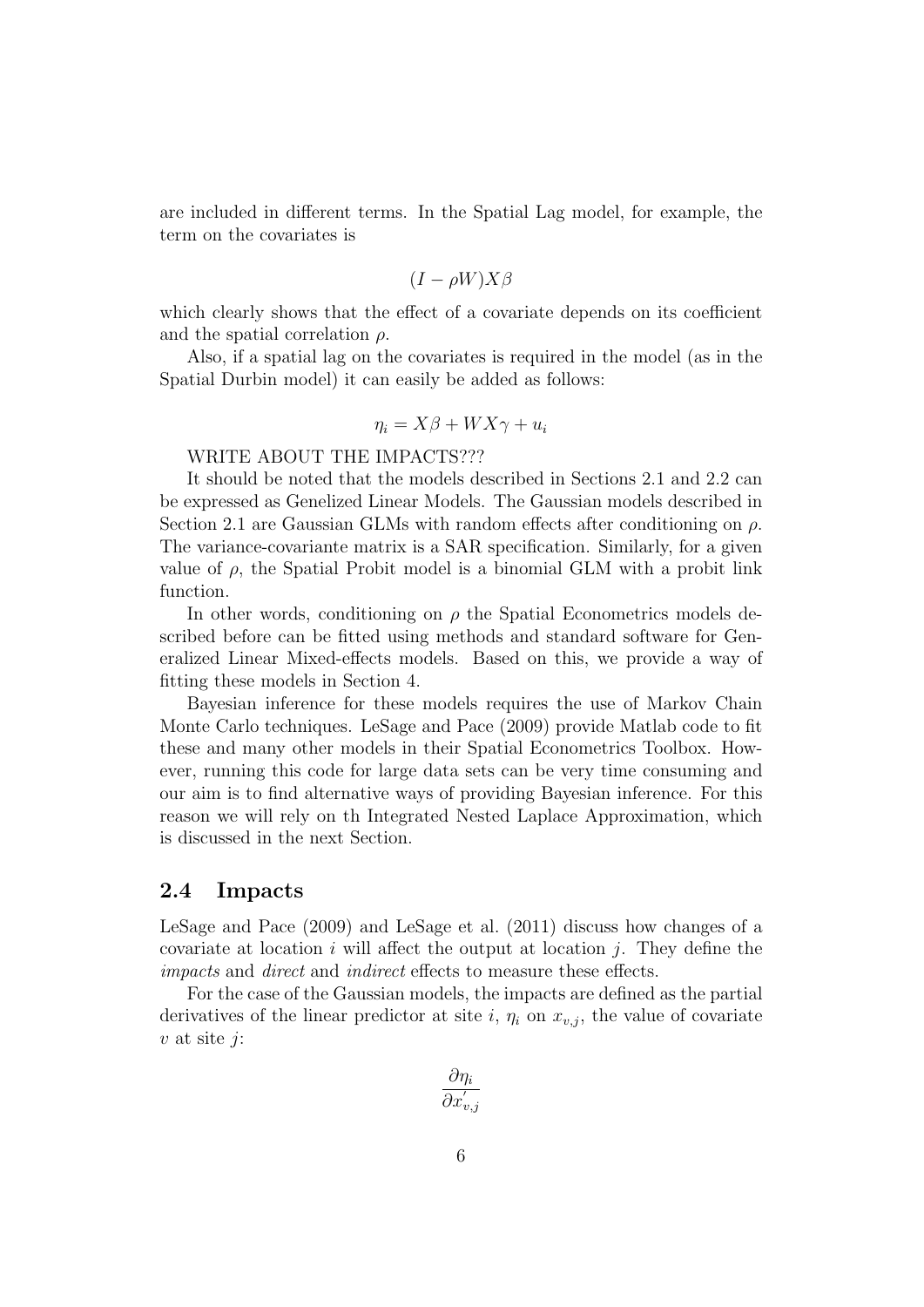The matrix of impacts for covariate v can be derived as

$$
\frac{\partial \eta}{\partial x'_v} = (I_n - \rho W)^{-1} \beta_v; \ v = 1, \dots, p
$$

The *direct effects* associated to covariate v are defined as the average of the diagonal of the previous matrix. This measures the average impact of changing covariate  $v$  at site  $i$  on the same site. The *indirect effects* are defined as the average of the off-diagonal elements. Hence, this measures the average effect of changing covariate  $v$  at a site on any other site.

The case of the Binomial models is slightly different. Now the impacts are based on computing the partial derivatives of

$$
\frac{\partial Pr(y_i = 1)}{\partial x'_{v,j}}
$$

which involves a non-linear term due to the fact that the response and the linear predictor are connected via a link function (i.e., the probit link). In this case the matrix of partial derivatives is

$$
\frac{\partial Pr(y=1)}{\partial x'_v} = D(f(\eta))(I_n - \rho W)^{-1}\beta_v; \ v = 1, \dots, p
$$

Here  $f(\eta)$  is a vector of the standard Normal distribution evaluated at the values of the linear predictors  $\eta_i, i = 1, \ldots, n$ .  $D(\cdot)$  simply represents a diagonal matrix made from its argument. Direct and indirect effects are defined from the matrix of partial derivatives as in the Gaussian case. See LeSage et al. (2011) for details on how the impacts and effects are derived. They also provide some computational hints on how to compute the direct and indirect effects.

#### − − −− >SOMETHING ABOUT THE IMPACTS

The posterior distribution of the impacts can be esaily computed when the Bayesian model is fitted using MCMC. In this case, the impacts are computed at each iteration with the current values of the model parameters, so that at the end of the simulations we have a sample of the posterior distribution of the impacts. Unfortunately, this distribution is hard to compute when INLA is used for the model fitting. As a crude alternative, we compute an Empirical Bayes estimate of the impacts by plugging in the posterior means of the quantities required to compute them. Credible intervals cannot be provided though.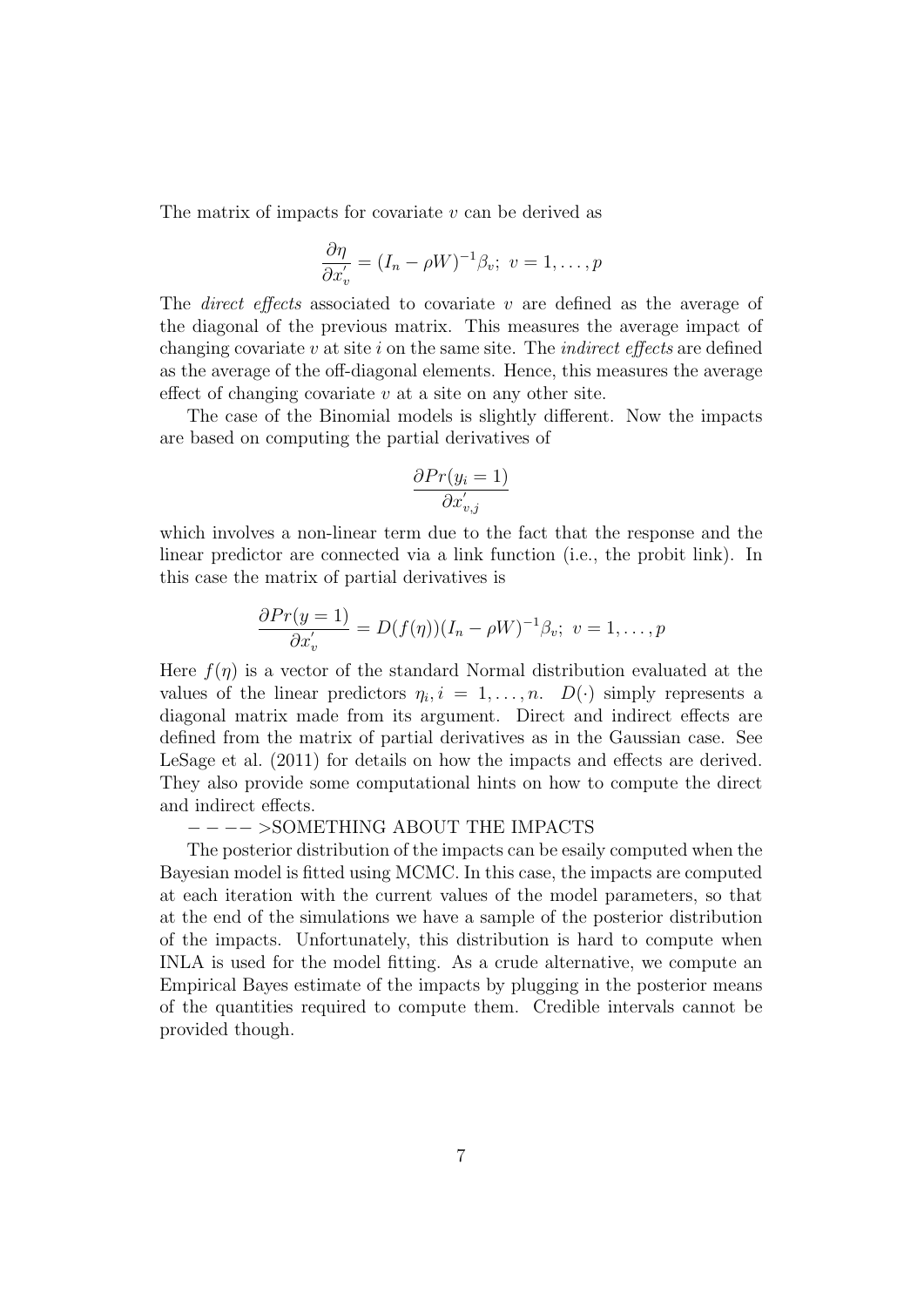# 3 Approximate Inference using the Integrated Laplace Approximation

{sec:INLA}

Rue et al. (2009) and Lindgren et al. (2011) have develop an approximate method for Bayesian inference based on focusing on the marginals of the models parameters. They consider the class of Latent Gaussian Markov Random Fields which are flexible enough to be used in many different types of applications.

Briefly, given a vector of observed variables  $y = (y_1, \ldots, y_n)$  the distribution of  $y_i$  is supposed to be one of the exponential family with mean  $\mu_i$ . The relation between  $\mu_i$  and a linear predictor of some latent effects is done via a link function. Note that the linear predictor  $\eta_i$  can include fixed and random effects as well as other non-linear terms on some covariates. The distribution of y may also depend on some vector of hyperparameters  $\theta_1$ .

The vector of latent effects x (which will include the ensemble linear predictor for each observation, coefficients of the covariates, etc.) is assumed to be a Gaussian Markov Random Field (GMRF) with precission matrix  $Q(\theta_2)$ , where  $\theta_2$  is a vector of hyper-parameters.

Hence, the observations are independent given **x** and  $\theta = (\theta_1, \theta_2)$  and the model likelihood can be written down as

$$
\pi(\mathbf{y}|\mathbf{x}, \theta) = \prod_{i \in \mathcal{I}} \pi(y_i|x_i, \theta)
$$

where  $x_i$  is the latent linear predictor  $\eta_i$  and  $\mathcal I$  represents the indices of the observations. Note that some of the value in y amy be missing and this is why the product is over a set of indices  $\mathcal I$  and not form 1 to n.

INLA will provide accurate approximations to the posterior marginals of the model parameters and hyper-parameters. These approximations are based on providing a multidimensional integration of all the other latent effects and hyperparameters. For example, the joint distribution of the model parameters and hyperparameters is:

$$
\pi(\mathbf{x}, \theta | \mathbf{y}) \propto \pi(\theta) \pi(\mathbf{x} | \theta) \prod_{i \in \mathcal{I}} \pi(y_i | x_i, \theta) \propto
$$

$$
\pi(\theta) |\mathbf{Q}(\theta)|^{n/2} \exp\{-\frac{1}{2}\mathbf{x}^T \mathbf{Q}(\theta)\mathbf{x} + \sum_{i \in \mathcal{I}} \log(\pi(y_i | x_i, \theta))\}
$$

The marginal distributions for the latent effects and hyper-parameters can be written as

$$
\pi(x_i|\mathbf{y}) \propto \int \pi(x_i|\theta, \mathbf{y}) \pi(\theta|\mathbf{y}) d\theta
$$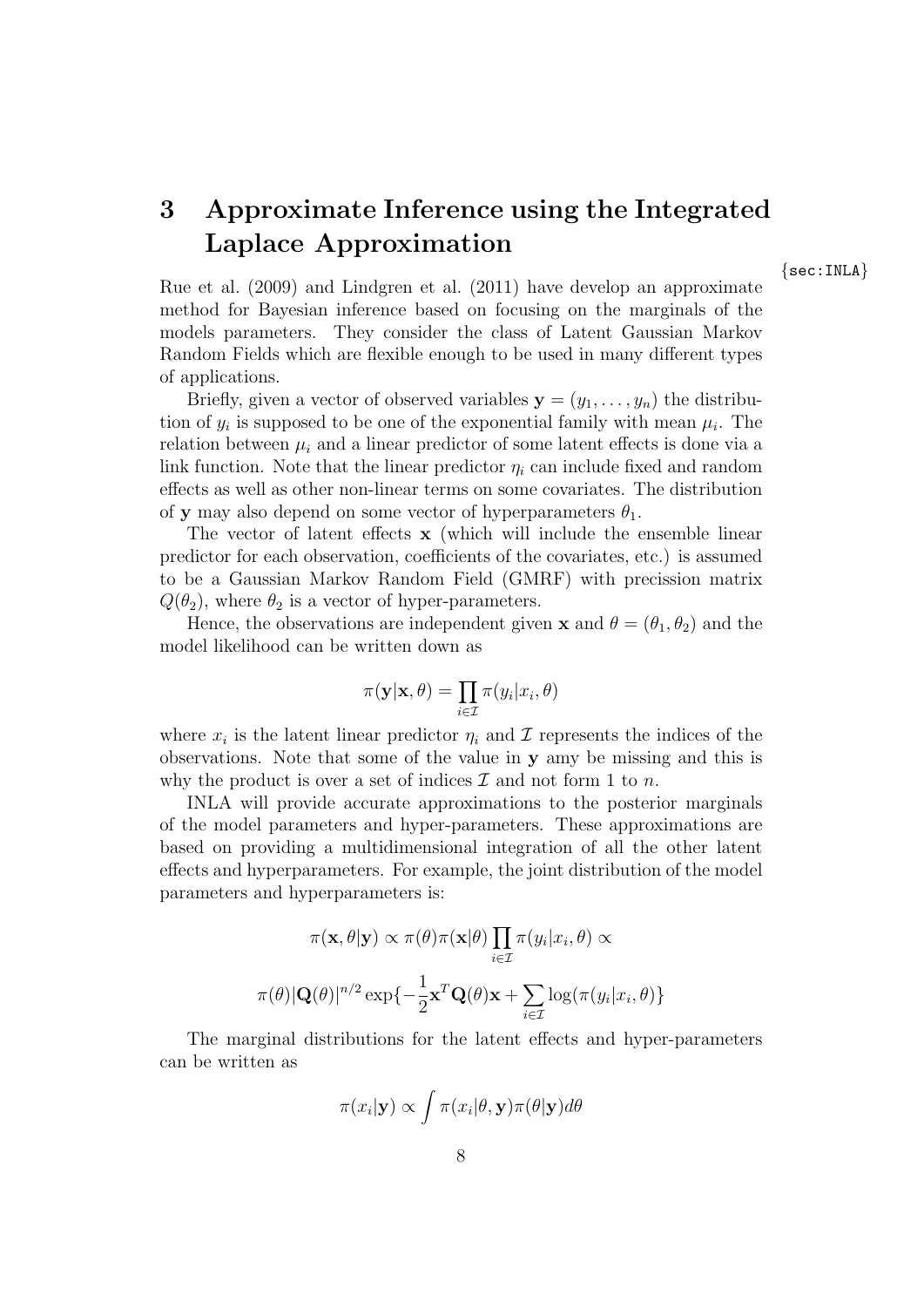and

$$
\pi(\theta_j|\mathbf{y}) \propto \int \pi(\theta|\mathbf{y}) d\theta_{-j}
$$

Rue et al. (2009) provide a simple approximation to  $\pi(\theta|\mathbf{y})$ , denoted by  $\tilde{\pi}(\theta|\mathbf{y})$ , which is then used to compute the approximate marginal distribution of a latent parameter  $x_i$ :

$$
\tilde{\pi}(x_i|\mathbf{y}) = \sum_k \tilde{\pi}(x_i|\theta_k, \mathbf{y}) \times \tilde{\pi}(\theta_k|\mathbf{y}) \times \Delta_k
$$

 $\Delta_k$  are the weights of a particular vector of values  $\theta_k$  in a grid for the ensemble of hyperparameters .

Rue et al. (2009) also discuss how the approximation  $\tilde{\pi}(x_i|\theta_k, \mathbf{y})$  should be in order to reduce numerical error and they provide different alternatives. Finally, an R (R Development Core Team, 2011) package called R-INLA is available to fit a large range of models using the Integrated Nested Laplace Approximation. For a general discussion on the applications of INLA in spatial statistics see Gomez-Rubio et al. (2012).

## 4 Model fitting with INLA

At the moment, the INLA software cannot fit the class of models described in Sections 2.1 and 2.2. First of all, the SAR specification for the variancecovariance matrix is not available yet. Secondly, in the Spatial Lag and Spatial Durbin models the linear term on the covariates is multiplied by  $(I - \rho W)$ , which is clearly not a standard linear term.

However, after conditioning on a value of  $\rho$  these models belong to the class of models that R-INLA can fit. However, the posterior marginals are also conditioned on the value of  $\rho$ . Hence, for a given  $\rho = \rho_0$  the likelihood will become  $\pi(y|\theta, \rho_0)$  and hence INLA will provide approximations to the (conditioned) marginals

$$
\pi(x_i|y,\rho_0)
$$

and the marginal likelihoods reported by INLA are also conditioned on the value of  $\rho$ , i.e., we obtain  $\pi(y|\rho_0)$  instead of  $\pi(y)$ . It should be noted that the marginal distribution of  $\rho$  is

$$
\pi(\rho|y) = \frac{\pi(y|\rho)\pi(\rho)}{\pi(y)} \propto \pi(y|\rho)\pi(\rho)
$$

where  $\pi(\rho)$  represents a prior distribution for  $\rho$ .

{sec:INLAext}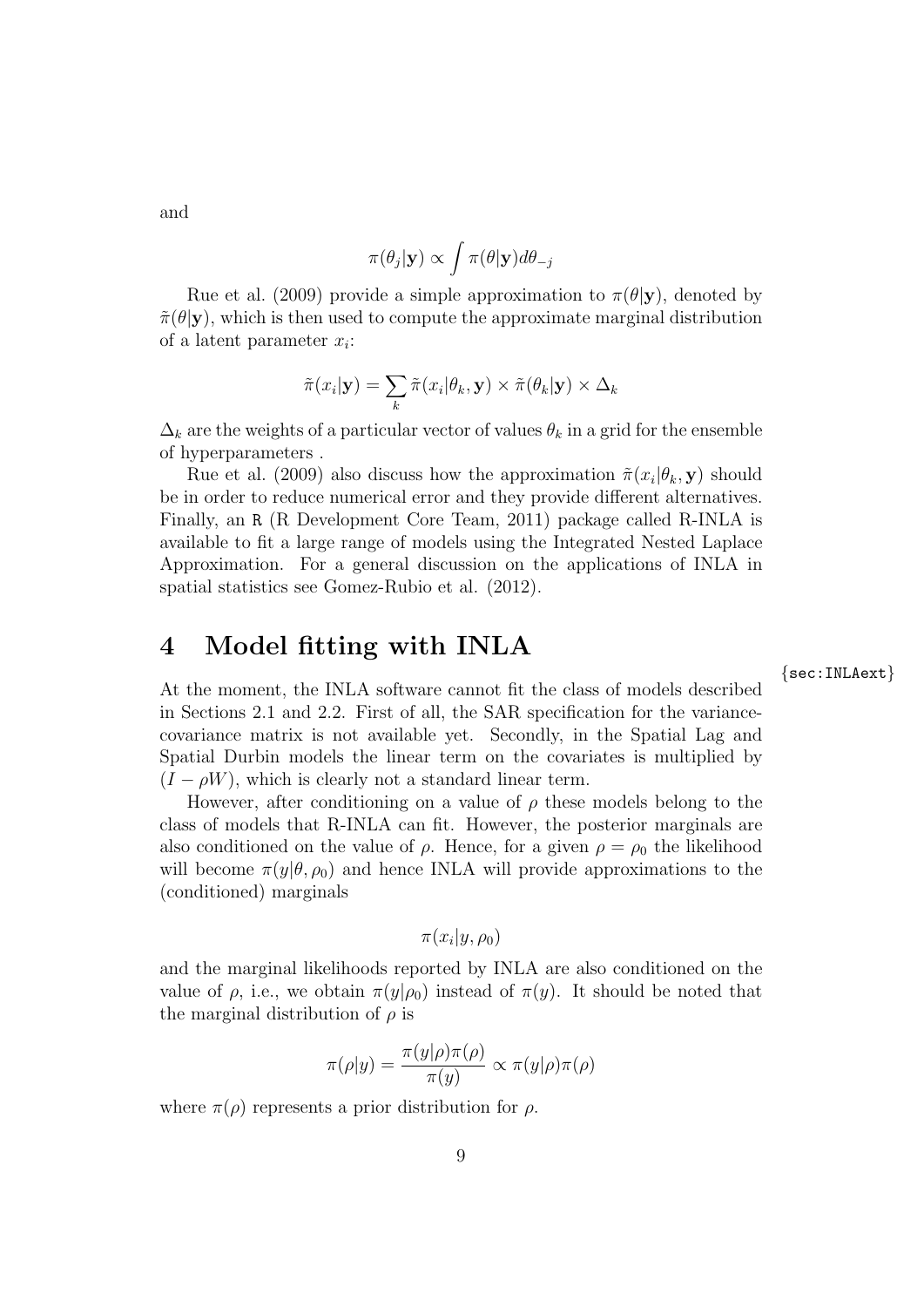It shold be noted that, as W is row-standardised,  $\rho$  is in the range  $(-1, 1)$ . Hence, we could take a fine one-dimensional grid in this interval  $\{\rho_j\}_{j=1}^r$  so that for each value we can fit a different model and use all the information reported to approxiamte the marginal distribution of  $\rho$ .

For each value of  $\rho_j$  we can compute  $\pi(y|\rho_j)\pi(\rho_j)$ , which are proportinal to the actual values of  $\pi(\rho_j|y)$ .  $\pi(\rho|y)$  can be obtanied by fitting a curve (for example, using splines) to points  $\{(\rho_j, \pi(y|\rho_j) \pi(\rho_j))\}_{i=1}^r$  and re-scaling it to integrate one, similarly as INLA does.

Note that in our case, the values of the parameter of interest are bounded and this makes this approach easier. We may be interested in applying these approach to other models where we would like to compute the marginal distribution of a parameter which is not bounded. In this case, we may proceed in a different way to make computations more efficiently.

First of all, if our parametes is, say,  $\lambda$ , we could use an optimization algorithm to find the maximum (mode) of  $\pi(y|\lambda)$ . This will require the evaluation of several models for different values of  $\lambda$ . Once the mode has been obtained, an interval around the mode can be set so that the difference in the marginal log-likelihoods between the mode and the interval limits is large (for example, 10). This can be easily implemented as well. At this stage, the interval can be divided using a one-dimensional grid  $\{\lambda_j\}_{j=1}^l$ , computing  $\pi(y|\lambda_i)\pi(\lambda_i)$ , fitting a curve to these values and then obtaining  $\pi(\lambda|y)$  by re-scaling the curve to integrate one.

Although this approach may seem very computationally intersive and that it will not provide fast results, it should be noted that most computations can be done in parallel. In particular, the models that arise from diffrent values of  $\lambda$  can be fitted on separate nodes separate nodes of a cluster computer. We provide some computational times in Section 5 to show the feasibility of this approach.

Furthermore, this approach could be used to compute the posterior distribution of pairs of parameters. For example, in the Spatial Durbin Model we may be interested in any possible interaction between the spatial autocorrelation parameter  $\rho$  and the a coefficient of one of the lagged covariates  $\gamma_l$ . For a fixed values of  $\rho$  and  $\gamma_l$  ( $\rho_0$ ,  $\gamma_{l,0}$ ) the model can be fitted to obtain  $\pi(y|\rho_0, \gamma_{l,0}).$ 

Again, we can create a grid of values  $\{\{(\rho_j, \gamma_{l,k})\}_{j=1}^r\}_{k=1}^g$  (in two dimensions now) to compute the marginal likelihood given a pair of values for  $\rho$ and  $\gamma_l$ . Now the (bivariate) posterior distribution of the pair  $(\rho, \gamma_l)$  is given by:

$$
\pi(\rho, \gamma_l|y) \propto \pi(y|\rho, \gamma_l)\pi(\rho, \gamma_l)
$$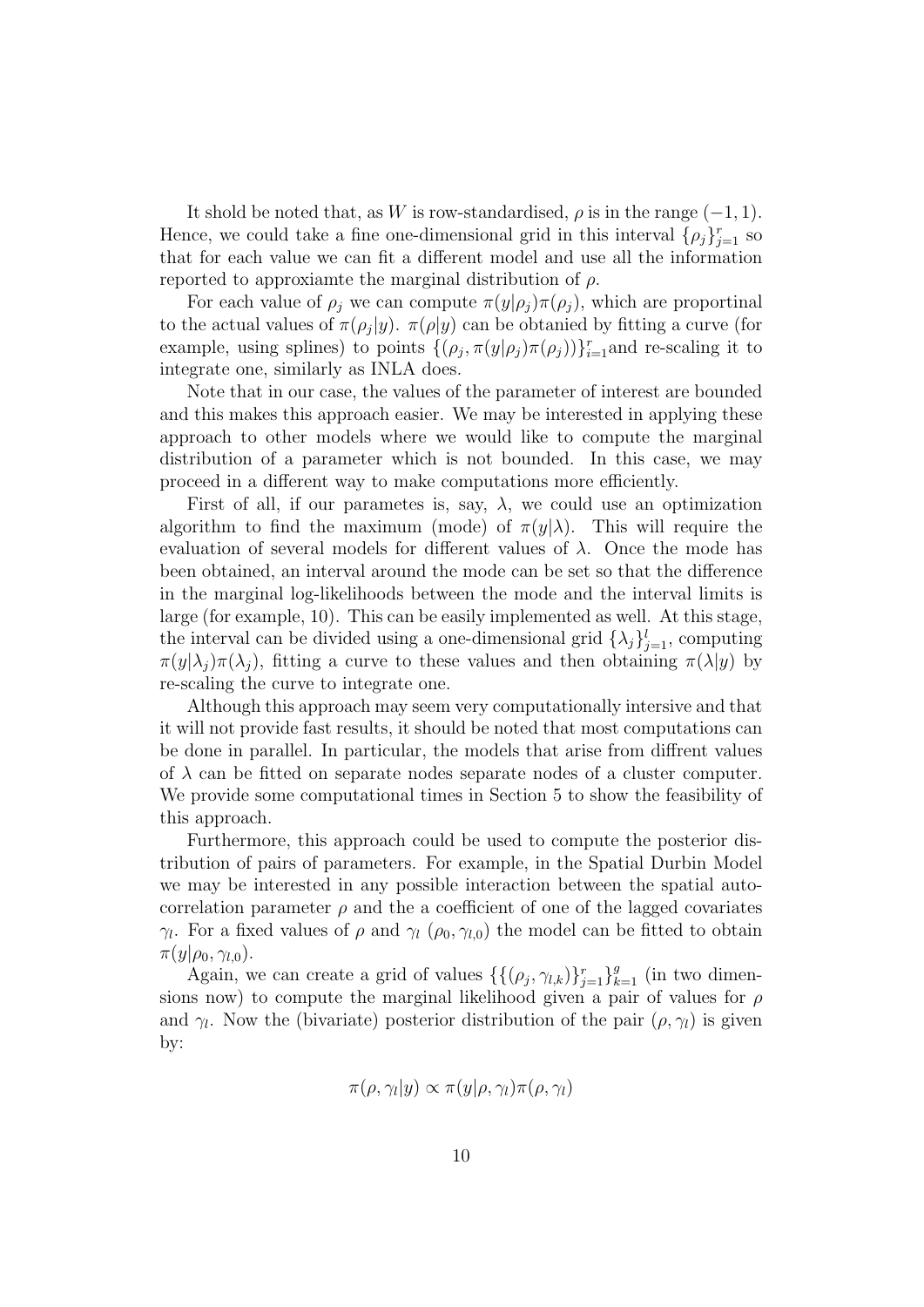A convenient way of taking choosing a prior for  $\rho$  and  $\gamma_l$  is

$$
\pi(\rho,\gamma_l)=\pi(\rho)\pi(\gamma_l)
$$

Hence, the posterior distribution can be computed by fitting a surface to points

$$
(\rho_j, \ \gamma_{l,k}, \ \pi(y|\rho_j, \gamma_{l,k})\pi(\rho_j, \gamma_{l,k})) ;\ j=1,\ldots,r; \ k=1,\ldots,g
$$

and re-scaling it to integrate one.

From this bivariate distribution credible regions can be computed and correlation between  $\rho$  and  $\gamma_l$  can be assessed. Again, it should be noted that this procedure can be easily paralellise to reduce computational time. Note also that accuracy can be improved by defining a thinner grid.

Extending this idea to more than two variables is easy, but the computational burden increases as well and at some point it may be preferable to fit the models using MCMC methods. Finally, we would like to mention that INLA can be integrated into more general MCMC to integrate parameters out at some stages. For example, when fitting a model using Reversiblejump, INLA could be used to fit the resulting model after the dimension of the model has been sampled. How all the resulting models can be combined is explained in the following Section.

## 4.1 Bayesian Model Averaging with INLA

So far, we have explained how R-INLA can be used to obtain an approximation to  $\pi(\rho|y)$  and  $\pi(\rho, \gamma_l|y)$  even if our model is not implemented in the software. In order to obtain the marginal distributions of the other parameters in the model, the parameters we are conditioning on need to be integrated out as follows. For the unidimensional case with  $\rho$ , this will proceed as follows:

$$
\pi(x_i|y) = \int \pi(x_i|\rho, y)\pi(\rho|y)d\rho = \int \pi(x_i|\rho, y)\frac{\pi(y|\rho)\pi(\rho)}{\pi(y)}d\rho
$$

This integral can be approximated using a grid on the values of  $\rho$ :

$$
\pi(x_i|y) \simeq \sum_{j=1}^r \pi(x_i|\rho_j, y)\pi(\rho_j|y)\Delta_j
$$

where  $\Delta_j$  are weights which, in the simplest case, are equal to the size of the intervals in the grid. If our grid is equaly spaced, then  $\Delta_j = \Delta \ \forall j$ .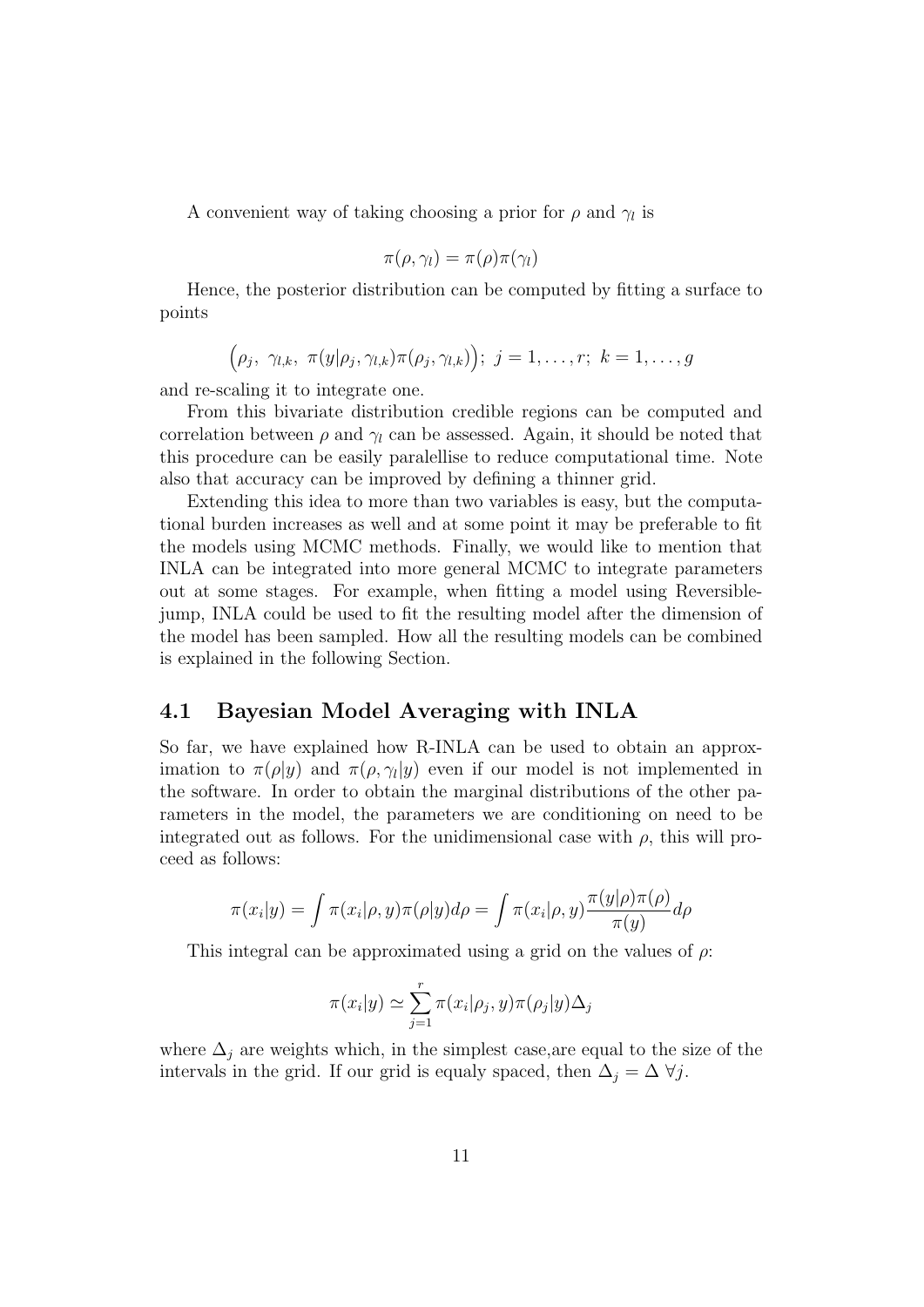Noting that

$$
\pi(y) = \int \pi(y|\rho)\pi(\rho)d\rho \simeq \sum_{j=1}^r \pi(y|\rho_j)\pi(\rho_j)\Delta_j
$$

the approximation can be written as

$$
\pi(x_i|y) \simeq \sum_{j=1}^r \pi(x_i|\rho_j, y) \frac{\pi(y|\rho_j)\pi(\rho_j)}{\sum_{j'=1}^r \pi(y|\rho_{j'})\pi(\rho_{j'})\Delta_{j'}} \Delta_j
$$

For equally spaced grids, where  $\Delta_j = \Delta_{j'} = \Delta$  the previous expression simplifies, so that:

$$
\pi(x_i|y) \simeq \sum_{j=1}^r \pi(x_i|\rho_j, y) \frac{\pi(y|\rho_j)\pi(\rho_j)}{\sum_{j'=1}^r \pi(y|\rho_{j'})\pi(\rho_{j'})}
$$

Alternatively, this can be expressed as a weighted sums of the marginals distribution provided by each of the fitted models (for a given value of  $\rho$ ):

$$
\pi(x_i|y) \simeq \sum_{j=1}^r \pi(x_i|\rho_j, y)\lambda_j; \ \lambda_j = \frac{\pi(y|\rho_j)\pi(\rho_j)}{\sum_{j'=1}^r \pi(y|\rho_{j'})\pi(\rho_{j'})}
$$

Hence, marginal inference is still possible with this Bayesian Model Averaging approach (Hoeting et al., 1999). Note that weights only depend on the marginal likelihood and the prior of  $\rho$  and not on the parameter of interest  $x_i$ . Furthermore, this procedure can be easily paralellised to reduce computational time.

Summary statistics for the distribution of  $x_i$  can be easily derived as well using this approach. For example:

$$
E[x_i|y] \simeq \sum_{j=1}^r E[x_i|\rho_j, y] \lambda_j
$$

That is, the posterior mean of  $x_i$  is a weighted sum of the different posterior means computed conditioning on different values of  $\rho$ .

Note that in this case, if vague priors for the other parameters in the model, the parameter estimates should be very close to maximum likelihood estimates. In particular, if all the parameters in the model are assigned a flat (and probably improper) prior, this procedure will be equivalent to maximum likelihood.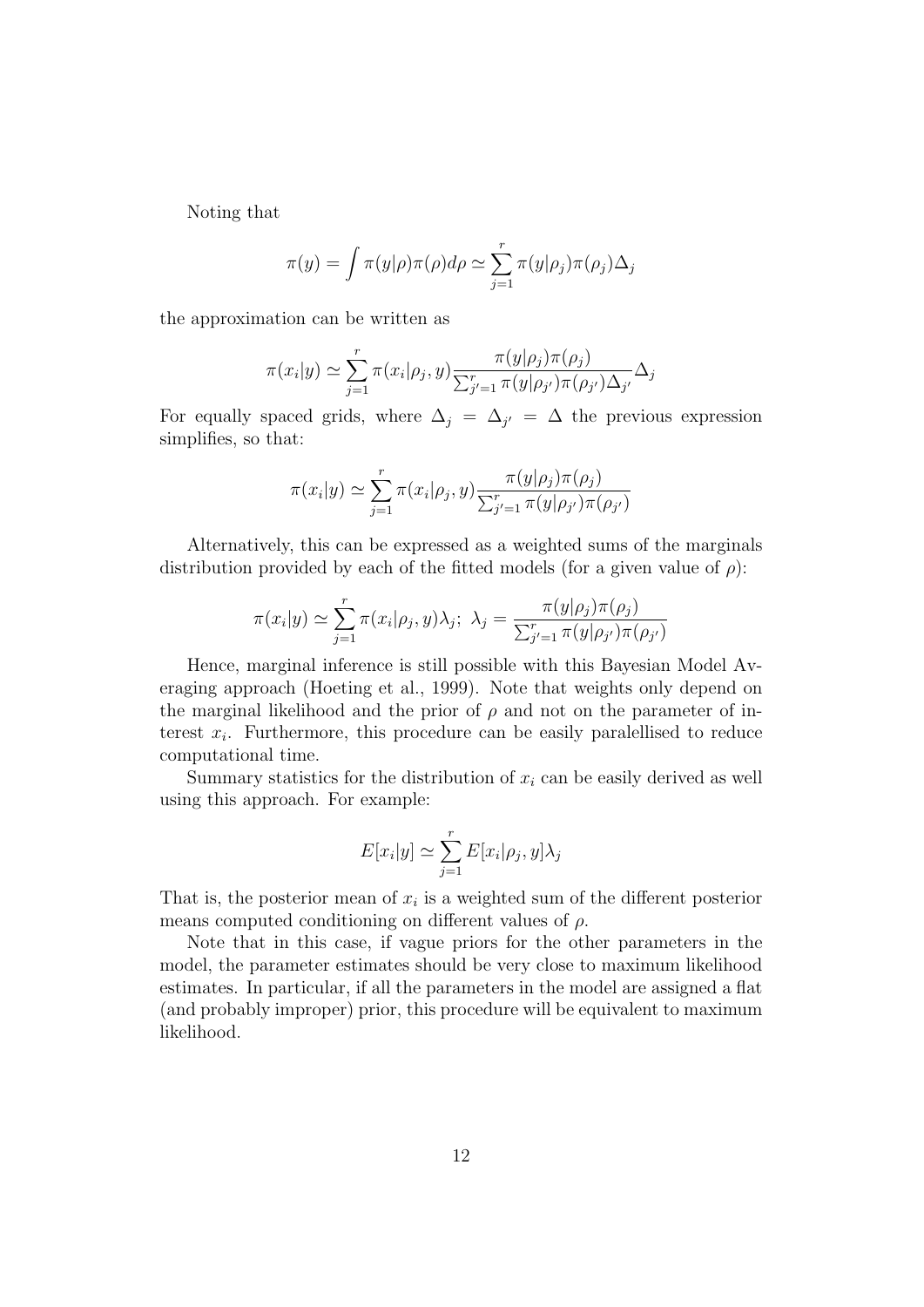## 4.2 Bayesian Model Selection

Alternatively,  $\rho$  can be regarded as a truly discrete variable and we may be interested in estimating the probabilities for each value. Hence, we will trying to estimate a probability function. Each value of  $\rho$  will produce a slightly different model so in the end we are performing a model selection.

Suppose that we have a set of models  $\{\mathcal{M}_j\}_{j=1}^r$ , each one associated to a value of  $\rho = \rho_j$ . First of all, we will need to assign a prior distribution to each model. A vague prior is to give the same probability to each model, i.e.,  $\pi(\mathcal{M}_i) = 1/r$ ,  $\forall j = 1, \ldots, r$ . Hence,  $\pi(y|\mathcal{M}_i) \equiv \pi(y|\rho = \rho_i)$ .

The posterior probability for each model can be computed as

$$
\pi(\mathcal{M}_i|y) \propto \pi(y|\mathcal{M}_i)\pi(\mathcal{M}_i)
$$

Given that now the number of models proposed is  $r$ , the posterior probabilities can be re-scaled to integrate dividinng by

$$
\sum_{j=1}^r \pi(y|\mathcal{M}_i)\pi(\mathcal{M}_i)
$$

so that

$$
\pi(\mathcal{M}_i|y) = \frac{\pi(y|\mathcal{M}_i)\pi(\mathcal{M}_i)}{\sum_{j=1}^r \pi(y|\mathcal{M}_i)\pi(\mathcal{M}_i)}
$$

When a uniform prior is assigned to the models (i.e., ) the previous expression simplifies to

$$
\pi(\mathcal{M}_i|y) = \frac{\pi(y|\mathcal{M}_i)}{\sum_{j=1}^r \pi(y|\mathcal{M}_i)}
$$

Then, inference on the other parameters can be based upon the model with the highest posterior probability with no need of model averaging. This is an alternative approach when the computational burden of Bayesian Model Averaging. However, using a single model may produced biased inference on the parameters.

## 5 Simulation study

In order to assess the differences between the different models we have conducted a simulation analysis. In all cases, we are interested in how data created with one model are fitted by other models. In particular, we are interested in the degree of agreement between the classic Spatial Econometrics {sec:simstudy}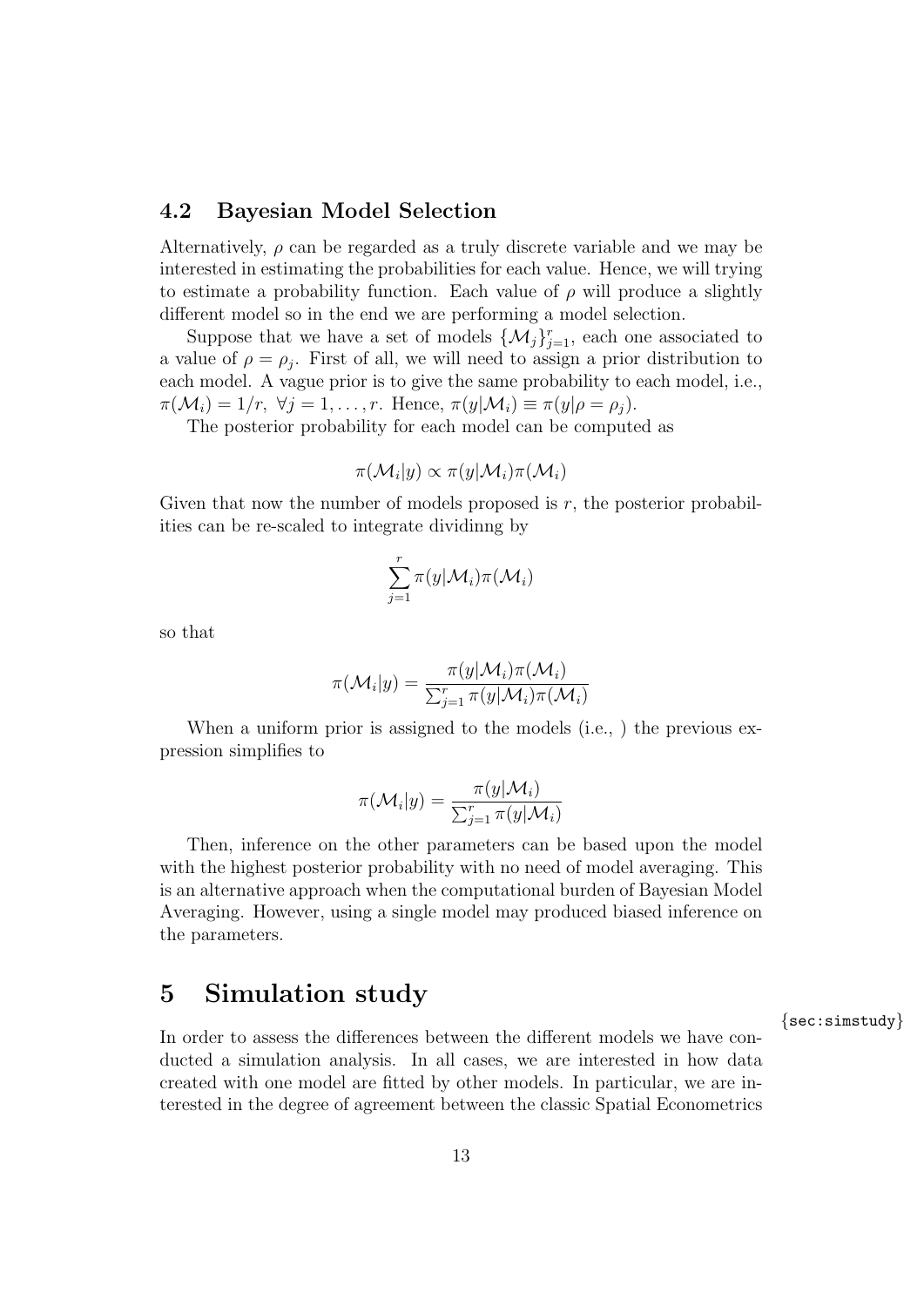models and Generalizen all cases, we are interested in how data created with one model are fitted by other models. In particular, we are interested in the degree of agreement between the classic Spatial Econometrics models and Generalized Linear Models with random effects.

In order to simulate the datasets, we have considered the Gaussian and Binomial cases. In the Gaussian case, we have simulated 100 datasets considering a model with a single covariate and proper CAR random effect with variance-covariance matrix  $\Sigma = \sigma^2(I - \rho W)$ . This model can be written down as

$$
y_i = \beta x_i + u_i; \ u_i \sim N(0, \sigma^2(I - \rho W)); i = 1, ..., 100
$$

β has been set to 10,  $ρ$  to 0.5 and  $σ$  is 5. W is a row-standardised asjacency matrix. In order to develop the spatial structure, we will consider that observations are on a straight line, so that neighbors are the observations to the left and right. The edges are condiered as neighbours too.

Furthermore, we have simulated another 100 datasets according to each of the 3 spatial econometrics models described in Section 2.1. The parameters are the same as in the previous model. For the Spatial Durbin Model the coeffient of the lagged covariates has been set to 1.

Hence, for the Gaussian case we have 400 different data sets generated under four different models. Our aim is to assess how good are predictions from one model on the different datasets.

For the Binomial case we have simulated 400 datasets in a very similar way. In this case, a latent variable  $y_i^*$  has been simulated in the same way as in the Gaussian case. Then it has been transformed according to a probit link and the resulting probability rounded to 0 or 1.

As measures of goodness-of-fit we will consider the following estimator for each model and group of simulated data sets:

$$
ARMSE = \frac{1}{100} \sum_{k=1}^{100} \sum_{i=1}^{100} \frac{(y_i - \hat{y}_i)^2}{y_i}
$$

In the case of the Binomial data, we have computed the average of the rightly classified observations.

## 5.1 Gaussian models

#### PRELIMINARY RESULTS:

All models seem to have a perfect fit to the data, i.e., in all cases the ARMSE for the 4 groups of datasets is 0!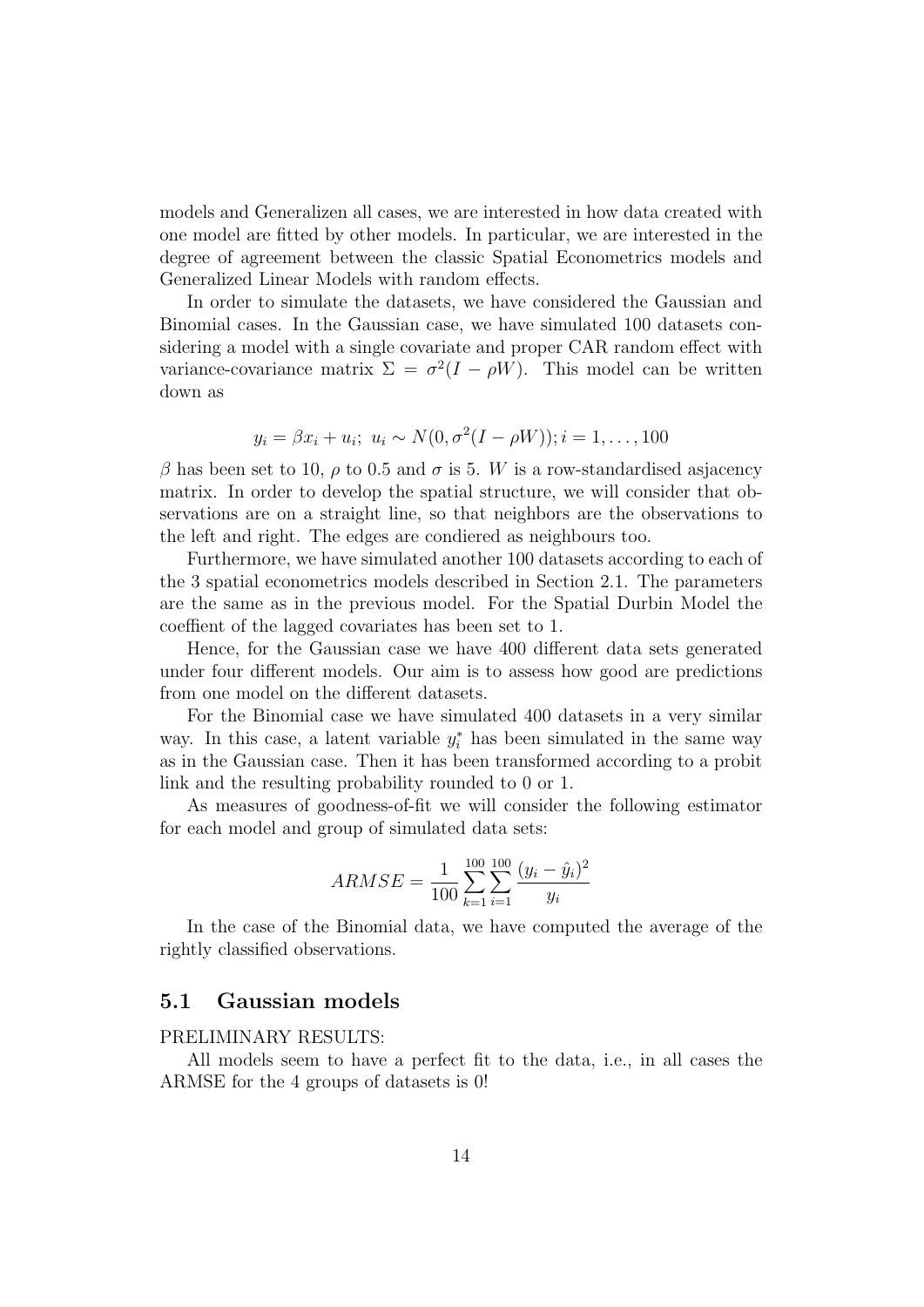## 5.2 Non-Gaussian models

#### PRELIMINARY RESULTS:

For the probit with CAR random effects the proporition of right classified is 97.14, 81.01, 83.52, 82.27. Hence, it provides almost perfect performance when applied to data generated under the same model and very good performance for data coming from spatial econometrics models.

## 6 Examples

{sec:examples}

#### 6.1 Boston housing data

In our first example we will re-analyse the Boston housing data (Harrison and Rubinfeld, 1978). Here the interest is in estimating the median of owneroccupied houses using relevant covariates and the spatial structure of the data (Pace and Gilley, 1997). We have fitted the 3 spatial econometrics models described in this paper plus a spatial model with a CAR error term. In addition, we have fitted the spatial econometrics models using maximum likelihood to compare the estimates of the model parameters. These results are summarised in Tables 1, 2 and 3.

|                   | MLCAR                                                       | INLACAR  | MLSEM | INLASEM                                      | MLSLM                                                                   | INLASLM  |
|-------------------|-------------------------------------------------------------|----------|-------|----------------------------------------------|-------------------------------------------------------------------------|----------|
| (Intercept)       | 4.11e+00                                                    |          |       | 4.116596 3.84e+00 3.923540                   | 2.279626                                                                | 2.308686 |
| CRIM              |                                                             |          |       |                                              | $-8.14e-03 -0.008197 -5.29e-03 -0.005886 -0.007105 -0.007267$           |          |
| ZN                | 1.56e-04                                                    | 0.000150 |       | 4.73e-04 0.000372                            | 0.000380                                                                | 0.000365 |
| INDUS             |                                                             |          |       | $-4.87e-05$ $-0.000019$ $-2.52e-05$ 0.000158 | 0.001257                                                                | 0.001376 |
| CHAS <sub>1</sub> |                                                             |          |       |                                              | $3.18e-02$ 0.033327 $-3.88e-02$ $-0.008519$ 0.007368                    | 0.012609 |
| $I(M0X^2)$        |                                                             |          |       |                                              | $-4.61e-01$ -0.467009 -2.23e-01 -0.339600 -0.268916 -0.286864           |          |
| $I(RM^2)$         |                                                             |          |       | 8.08e-03  0.008042  7.96e-03  0.008052       | 0.006724                                                                | 0.006763 |
| AGE               |                                                             |          |       |                                              | $-4.88e-04$ -0.000478 -1.05e-03 -0.000787 -0.000277 -0.000226           |          |
| log(DIS)          |                                                             |          |       |                                              | $-1.64e-01$ $-0.164862$ $-1.18e-01$ $-0.136482$ $-0.158301$ $-0.157636$ |          |
| log(RAD)          |                                                             |          |       |                                              | 7.83e-02  0.078420  6.55e-02  0.074014  0.070689                        | 0.073167 |
| TAX               |                                                             |          |       |                                              | $-3.97e-04$ -0.000399 -5.00e-04 -0.000475 -0.000366 -0.000364           |          |
| PTRATIO           |                                                             |          |       |                                              | $-2.10e-02$ $-0.021258$ $-1.77e-02$ $-0.020105$ $-0.012011$ $-0.012743$ |          |
| B                 |                                                             |          |       |                                              | 5.07e-04 0.000507 5.94e-04 0.000585 0.000284                            | 0.000289 |
| log(LSTAT)        | -3.21e-01 -0.321995 -2.66e-01 -0.276658 -0.232161 -0.232201 |          |       |                                              |                                                                         |          |

Table 1: Point estimates of the fixed effects for the Boston housing data using different models.  $\{tab:boston1\}$ 

Furthermore, we have displayed the posterior marginal distribution of  $\rho$  under different models in Figure 1. The different posterior distributions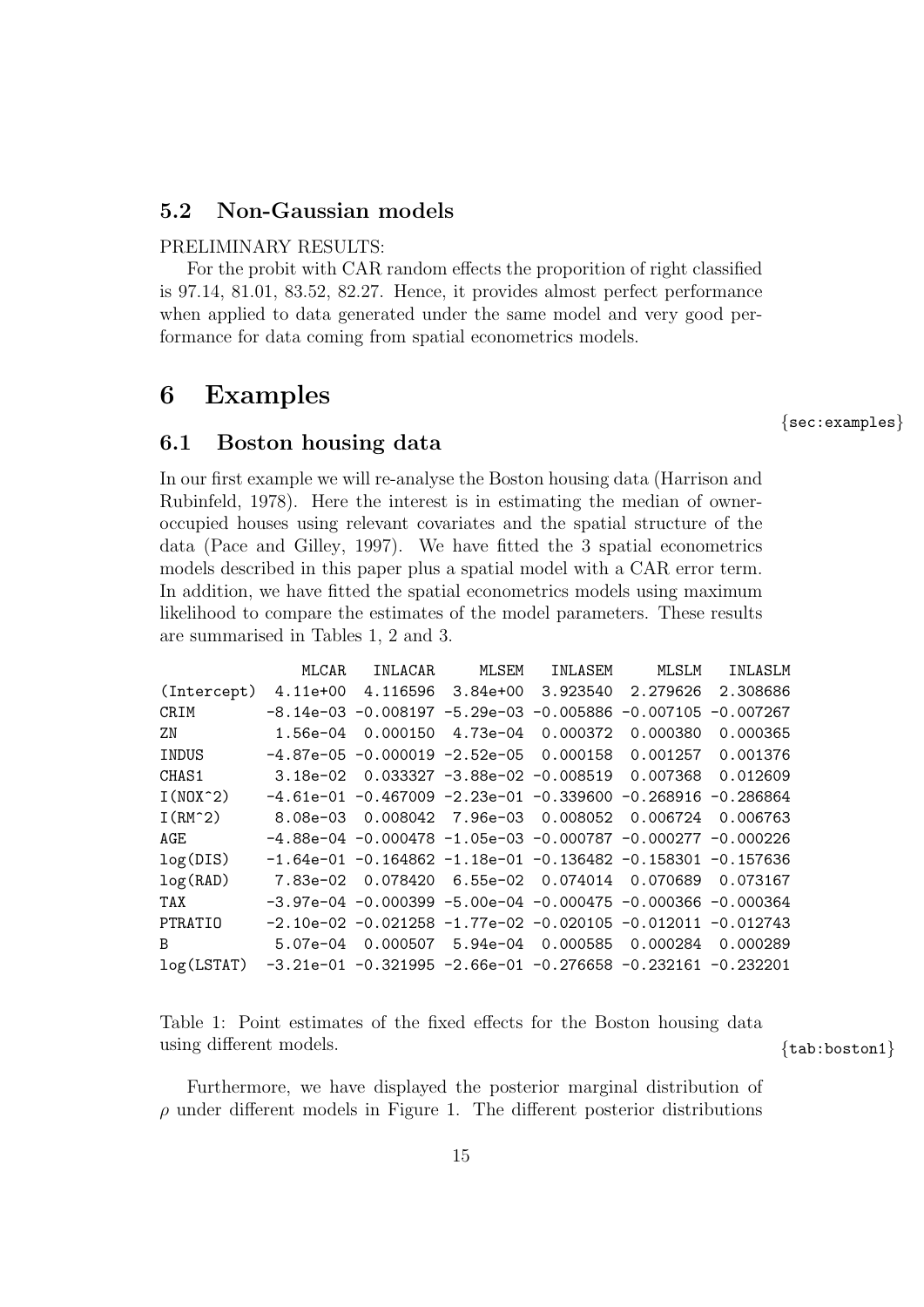|                            | MLSDM                | INLASDM     |
|----------------------------|----------------------|-------------|
| (Intercept)                | 1.898178             | 1.996513    |
| CRIM                       | $-0.005710$          | $-0.005832$ |
| 7.N                        | 0.000691             | 0.000630    |
| INDUS                      | $-0.001113$          | $-0.001495$ |
| CHAS1                      | $-0.041632$          | $-0.028907$ |
| $I(N0X^2)$                 | $-0.010349$          | $-0.006888$ |
| $I(RM^2)$                  | 0.007950             | 0.007825    |
| AGE                        | $-0.001288$          | $-0.001214$ |
| log(DIS)                   | $-0.124041$          | $-0.122187$ |
| log(RAD)                   | 0.058635             | 0.055938    |
| TAX                        | $-0.000491$          | $-0.000474$ |
| <b>PTRATIO</b>             | $-0.013199$          | $-0.013531$ |
| B                          | 0.000564             | 0.000540    |
| log(LSTAT)                 | $-0.247245$          | $-0.249881$ |
| lag.CRIM                   | $-0.004642$          | $-0.004722$ |
| lag.ZN                     | $-0.000379$          | $-0.000257$ |
| lag. INDUS                 | 0.000251             | 0.001275    |
| lag.CHAS1                  | 0.125183             | 0.100803    |
| lag. I (NOX <sup>-2)</sup> | $-0.386407$          | $-0.418605$ |
| $lag.I(RM^2)$              | $-0.004513$          | $-0.004207$ |
| lag.AGE                    | 0.001497             | 0.001523    |
| lag.log(DIS)               | $-0.004539$          | $-0.011010$ |
| lag.log(RAD)               | $-0.009407$ 0.003412 |             |
| lag.TAX                    | 0.000411             | 0.000350    |
| lag.PTRATIO                | 0.000603             | $-0.000588$ |
| lag.B                      | $-0.000508$          | $-0.000429$ |
| lag.log(LSTAT)             | 0.098467             | 0.091499    |

Table 2: Point estimates of the fixed effects for the Boston housing data using a Spatial Durbin Model.  $\{tab:boston2\}$ 

should not be surprising as the models are in fact different and they have different spatial correlation structures.

## 6.2 After-Katrina business data

In this example we will look at the data analysed in LeSage et al. (2011) regarding the probability of re-opening a business in the aftermath of hurricane Katrina. In this case we have a non-Gaussian model because we are modelling a probability and the response variable can take either 1 (the business re-opened) or 0 (the business didn't re-open). Similarly as in the previous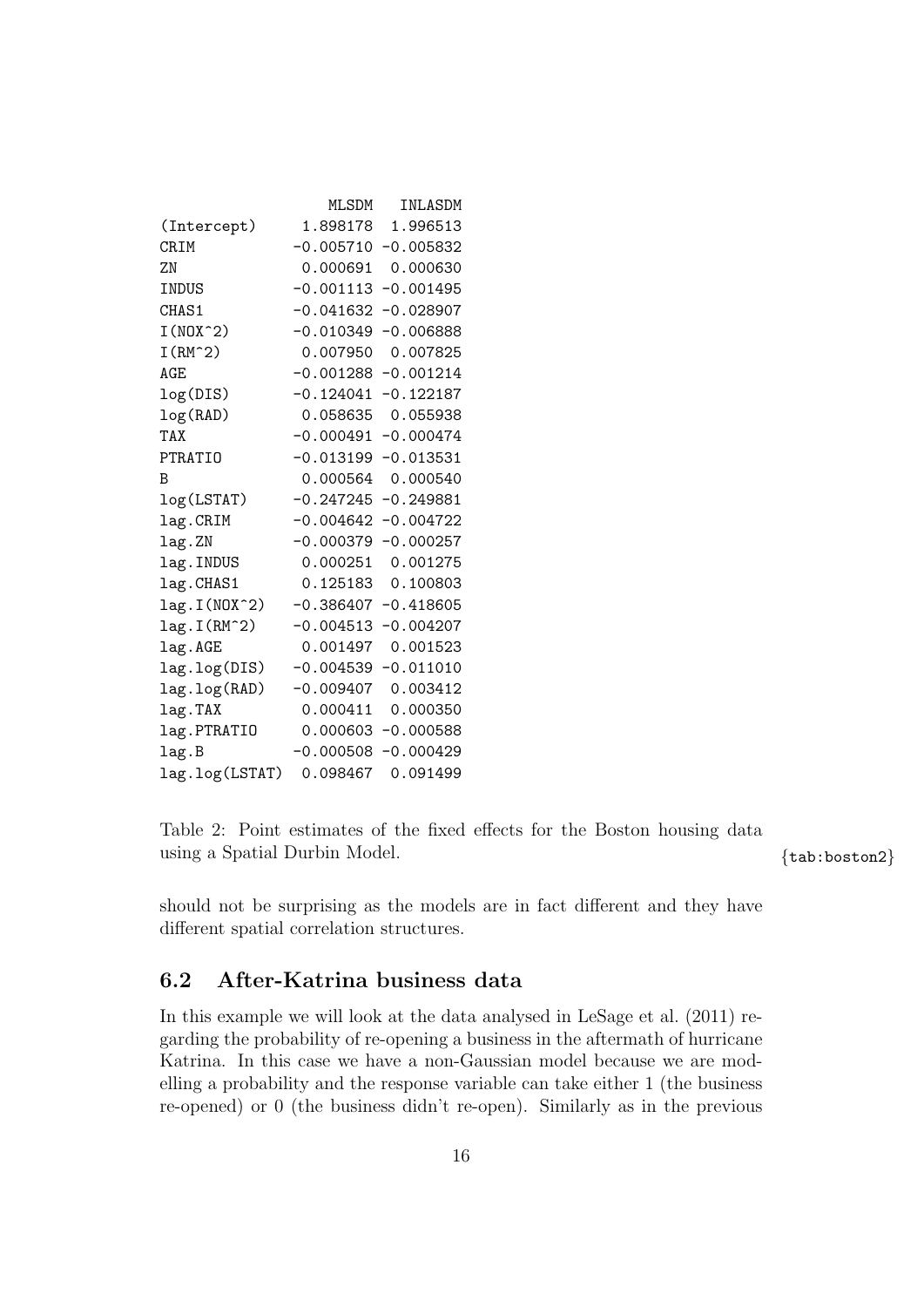|                                  | rho rhosd LLrho ULrho |    |
|----------------------------------|-----------------------|----|
| MLCAR 0.186 NA NA                |                       | ΝA |
| INLACAR 0.970 0.0127 0.938 0.987 |                       |    |
| MLSEM 0.715 NA NA                |                       | ΝA |
| INLASEM 0.687 0.0318 0.623 0.749 |                       |    |
| MLSLM 0.485 0.0294 0.428 0.543   |                       |    |
| INLASLM 0.477 0.0274 0.423 0.529 |                       |    |
| MLSDM 0.596 0.0384 0.520 0.671   |                       |    |
| INLASDM 0.571 0.0378 0.496 0.643 |                       |    |

Table 3: Estimates of the spatial autocorrelation parameter for the different models.  $\{lab; \text{boston} \}$ 

example, we have fitted four models. However, now we have used a GLM with a Binomial family and a probit link.

LeSage et al. (2011) split the data into four periods according to different time frames. In our analysis we will focus on the first period, i.e., the business re-opened during the first 3 months (90 days). The model used therein is the one that we have termed Spatial Lag Model in this paper.

## 7 Discussion and final remarks

Bayesian spatial econometrics models play an importart role in the analysis of data with spatial structure. In this paper we have shown an alternative model fitting based on the Integrated Nested Laplace Approximation (INLA). Although it only provides marginal inference, INLA is computationally faster than MCMC. The authors have released the R-INLA package for the R programming language to fit a wide range of models. Although R-INLA software cannot fit the spatial econometrics models discussed in this paper it is possible to fit conditional models (by fixing one or more parameters in the full model) so that the final model can be obtanied by means of a Bayesian Model Averaging of the conditional models. In our case, the conditional models arise by fixing the spatial autocorrelation parameter  $\rho$ , but this approach can be generalised to other models where more than one parameter is fixed. This involves fitting many different models, but this can be easily parallelised so that computing time is reduced.

We have compared standard spatial econometrics models and other models based on Generalized Linear Models with spatially correlated random effects. Our simulations show that model fitting using GLMs with random effects provides similar results to those (CHECK THIS!!!!).

{sec:discussion}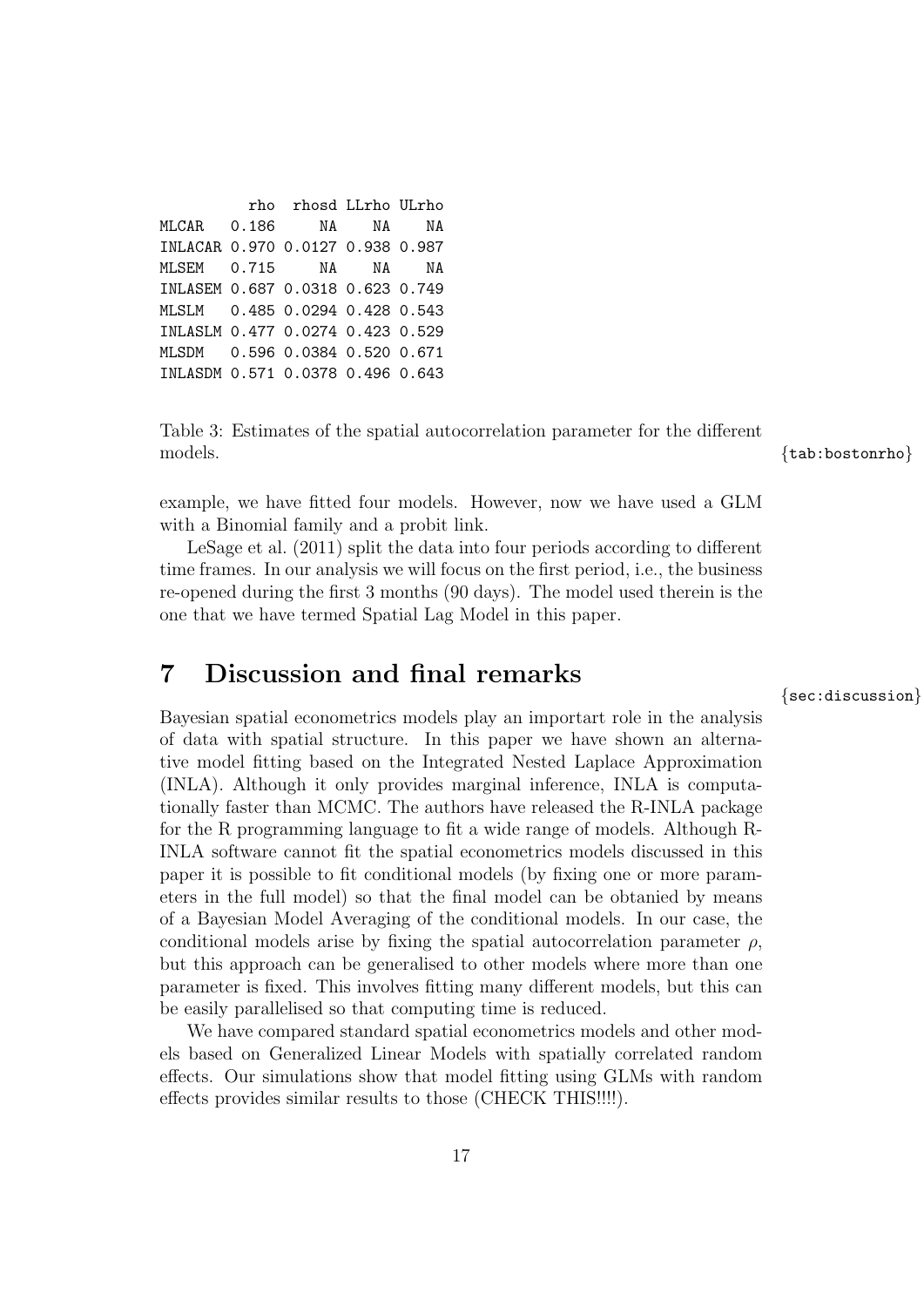

Figure 1: Marginals distribution for the spatial autocorrelation parameter  $\rho$ under different models.  ${fig:bostonrho}$ 

In the last part of this paper, we have discussed to examples previously discussed by other authors. In general, our models provide similar results to those obtained in other papers.

## References

Anselin, L. (2010). Thirty years of spatial econometrics. Papers in Regional Science  $89(1)$ , 3-25.

Haining, R. (2003). Spatial Data Analysis: Theory and Practice. Cambridge University Press.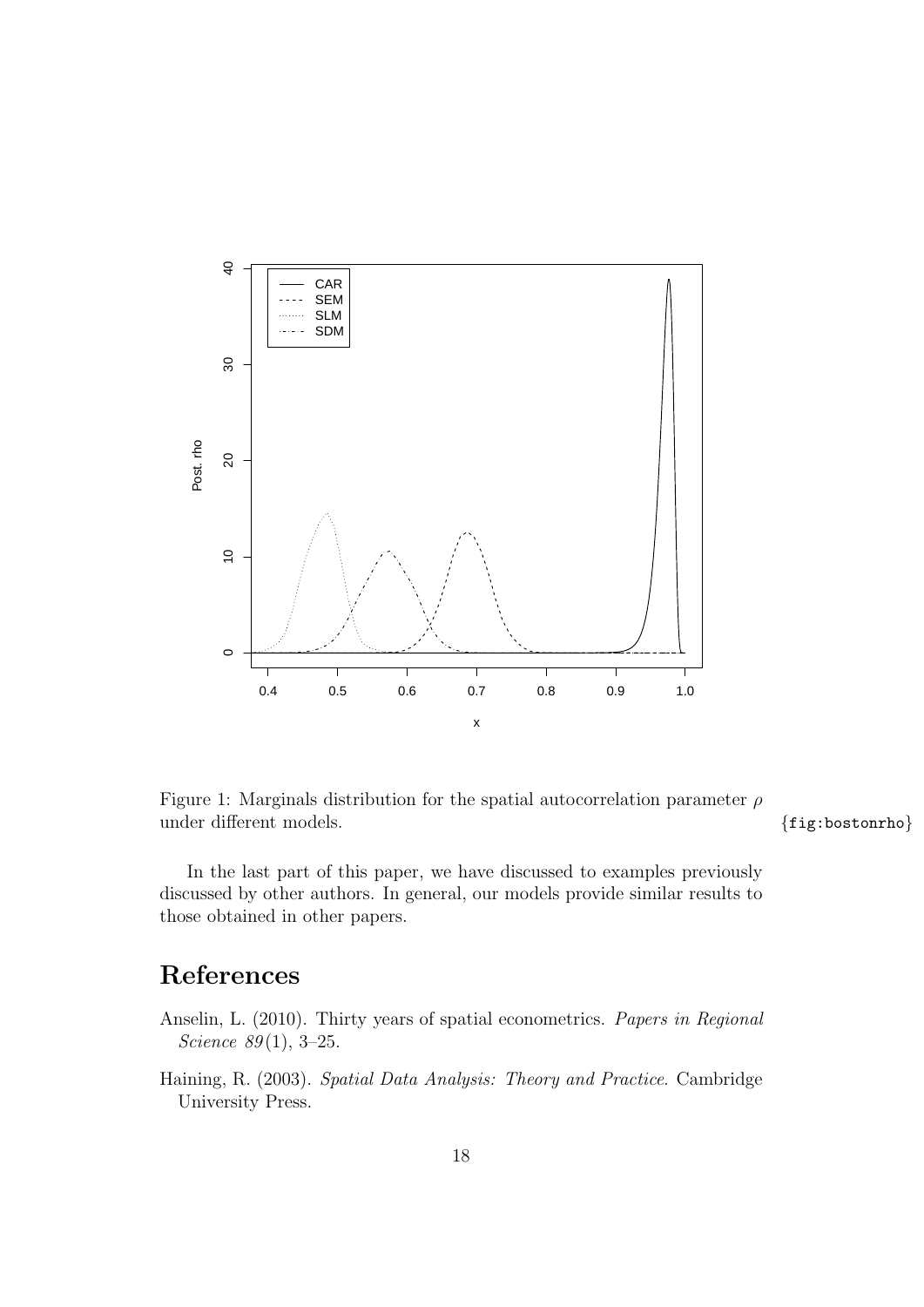|                 |                    |        | INLACAR INLASEM INLASLM INLASDM       |               |
|-----------------|--------------------|--------|---------------------------------------|---------------|
| (Intercept)     |                    |        | $-8.5136 - 8.6076 - 11.3811 - 7.8558$ |               |
| flood           | 0.2691             | 0.3255 |                                       | 0.2862 0.2892 |
| log(medinc)     | 0.9004             | 0.8356 |                                       | 1.1083 1.2858 |
| sizeempsmall    | $-0.1318 - 0.2718$ |        | $-0.3082 -0.2881$                     |               |
| sizeemplarge    | $-0.4292 - 0.2828$ |        | $-0.2933 - 0.2982$                    |               |
| sesstatuslow    | $-0.5072 -0.2534$  |        | $-0.4243 - 0.0949$                    |               |
| sesstatushigh   | 0.0657             | 0.0699 | 0.0658                                | 0.0807        |
| owntypesole     | 0.3656             | 0.6063 | 0.6284                                | 0.6382        |
| owntypenational | 0.1972             | 0.2098 | 0.1301                                | 0.1155        |

Figure 2: Point estimates of the fixed effects for the Katrina data set using different models.  $\{tab:statrina\}$ 

rho rhosd LLrho ULrho INLACAR 0.5002 0.3738 0.002004 0.998 INLASEM 1.6094 0.7975 0.974572 0.990 INLASLM 0.0801 0.0636 0.001155 0.127 INLASDM 0.0918 0.0963 0.000846 0.117

Figure 3: Estimates of the spatial autocorrelation parameter for the different models on the Katrina dataset.  ${x \rightarrow s}$  and  ${x \rightarrow s}$  and  ${x \rightarrow s}$  and  ${x \rightarrow s}$  and  ${x \rightarrow s}$  and  ${x \rightarrow s}$  and  ${x \rightarrow s}$  and  ${x \rightarrow s}$  and  ${x \rightarrow s}$  and  ${x \rightarrow s}$  and  ${x \rightarrow s}$  and  ${x \rightarrow s}$  and  ${x \rightarrow s}$  and  ${x \rightarrow s}$  and  ${x \rightarrow s}$  and  ${x \rightarrow s}$  and

- Harrison, D. and D. L. Rubinfeld (1978). Hedonic housing prices and the demand for clean air. Journal of Environmental Economics and Management 5, 81–102.
- Hoeting, J., A. R. David Madigan and, and C. Volinsky (1999). Bayesian model averaging: A tutorial. Statistical Science 14, 382–401.
- LeSage, J. and R. K. Pace (2009). Introduction to Spatial Econometrics. Chapman and Hall/CRC.
- LeSage, J. P., R. Kelley Pace, N. Lam, R. Campanella, and X. Liu (2011). New orleans business recovery in the aftermath of hurricane katrina. Journal of the Royal Statistical Society: Series A (Statistics in Society) 174 (4), 1007–1027.
- Lindgren, F., H. Rue, and J. Lindström (2011). An explicit link between Gaussian fields and Gaussian Markov random fields: The SPDE approach (with discussion). Journal of the Royal Statistical Society, Series B 73 (4), 423–498.